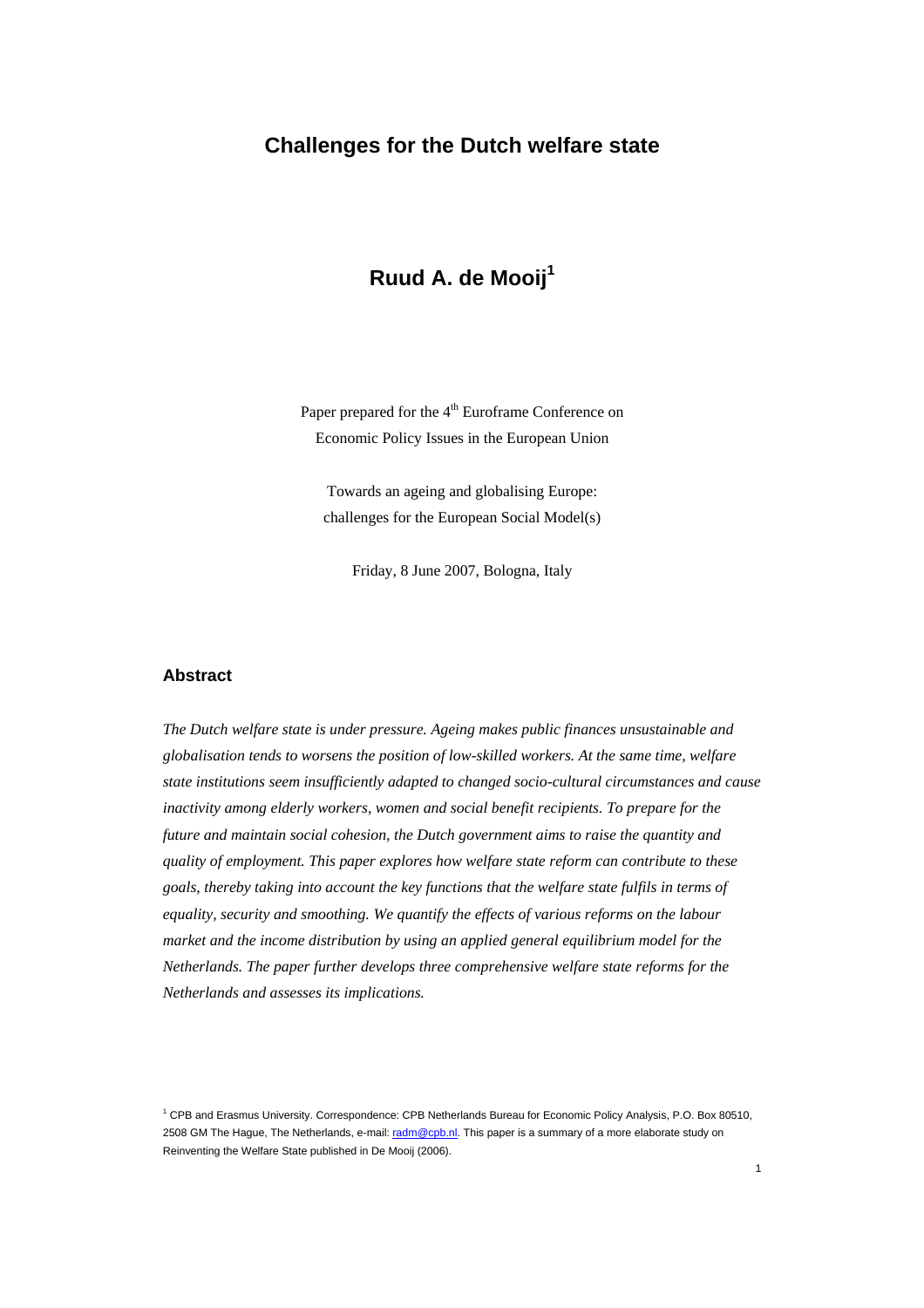## **1 Introduction**

European welfare states are under pressure. Developed during the post-war period and expanded in the 1960s and 1970s, welfare states have brought substantial achievements for European citizens: they improved income security, mitigated poverty and enabled a broad access of people to services like education and health care. In this way, welfare states have facilitated the development of European economies, *e.g.* by investment in human capital and by creating social and political stability. Indeed, it is widely believed that welfare states not only serve social objectives, but also have a productive function for the economy.

However, European welfare states tend to become unsustainable in the future, both in financial terms and in terms of social legitimacy. Indeed, public expenditures will rise in light of ageing while globalisation makes it more difficult to finance them due to increasing mobility of tax bases. At the same time, welfare state institutions have poorly adapted to recent changes in socio-economic conditions, such as heterogeneous preferences, a better educated work force, and rising female participation rates. Moreover, welfare states create sustained inactivity among benefit recipients, elderly workers, low-skilled people and women. Therefore, countries can no longer afford these high rates of inactivity in combination with generous public welfare state provisions. European Union governments are therefore thinking about 'reinventing their welfare states'. This paper aims to contribute to this debate, with a special focus on the Netherlands.

The paper is organises as follows. Section 2 discusses the experience of the past 25 years of welfare state reform in the Netherlands and explains the need for further reform. Section 3 considers the key trade-offs in welfare state design. It is used to identify promising options for the future. Section 4 uses these insights for an analysis of three comprehensive welfare state reforms in the Netherlands. Section 5 concludes.

## **2 A tale from a small country**

#### **25 years of welfare state reform**

The current Dutch welfare state has been largely founded in the post-war period when many social expenditure programs were introduced. During the sixties and seventies of the twentieth century, welfare state expenditures expanded rapidly. When the Dutch economy was hit by severe shocks in the seventies, however, generous benefits in combination with lax administrative controls caused an inflow of redundant workers in social security schemes with open-ended benefits, such as the disability scheme. When the second oil crisis hit the economy at the end of the seventies, the Dutch economy was caught in a vicious circle of declining employment and rising claims on the welfare state. In the beginning of the eighties, the Dutch economy had arrived in dire straights. Table 1 illustrates this: the state spent more than 60% of GDP and taxation and social security contributions accounted for about half of GDP. The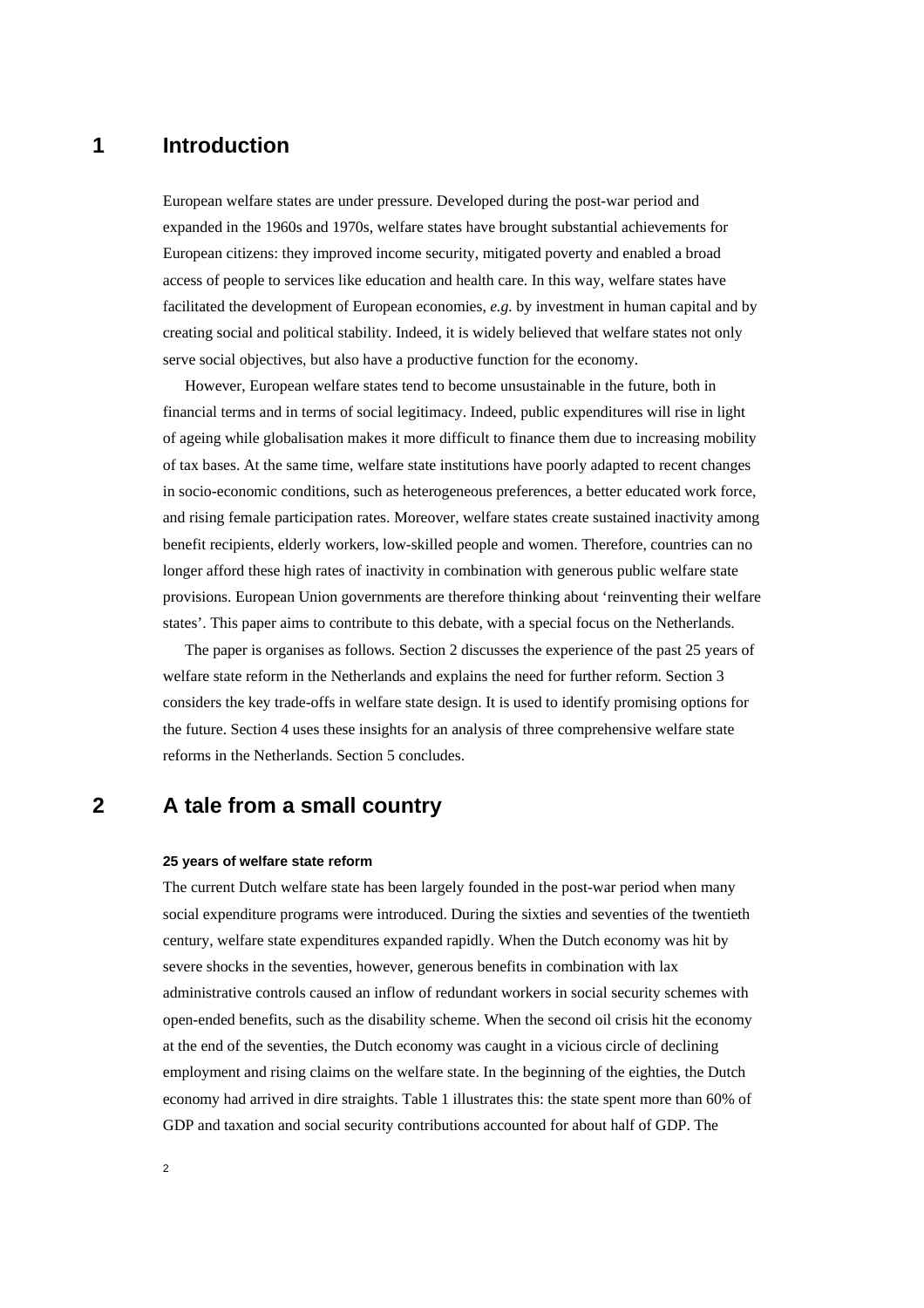unemployment rate contained two digits and for every ten employed persons there were nine persons on social benefits. The need for drastic measures thus became increasingly apparent.

| Table 1                                     |  | Dutch public finance and labour-market performance in 1982 and 2007 |      |  |
|---------------------------------------------|--|---------------------------------------------------------------------|------|--|
|                                             |  | 1982                                                                | 2007 |  |
| Public finances (in % of GDP)               |  |                                                                     |      |  |
| Public expenditure                          |  | 62                                                                  | 44   |  |
| Overall tax burden                          |  | 49                                                                  | 39   |  |
| Public budget deficit                       |  | 6                                                                   | 0    |  |
| Labour-market performance                   |  |                                                                     |      |  |
| Participation rate (in % of labour force)   |  | 59                                                                  | 73   |  |
| Unemployment rate (in % of labour force)    |  | 10                                                                  | 4    |  |
| Ratio inactive / active                     |  | 0.9                                                                 | 0.5  |  |
| Source, Central Economic Plan of CPB (2007) |  |                                                                     |      |  |

The Dutch government took decisive steps in 1982. It broke the link between wages in the public sector and social benefits to wages in the private sector. Thus, public sector wages and benefits lagged behind wage growth in the private sector. Statutory social benefits were cut from 80% to 70% of gross wages. The minimum wage, to which the minimum social benefits are linked, was frozen in nominal terms. This reduced the minimum wage from 61% of the median wage in 1980 to 47% in 2000.

It took some time before cuts in social expenditures reversed the vicious circle of rising inactivity. The ratio of social security claimants to those employed stayed roughly constant between the mid eighties and the mid nineties. Only by then could the number of social security recipients be stabilised and started the ratio of social benefits to employment to fall. Cutting benefits had not been sufficient to reduce the number of benefit recipients, in part because supplementary arrangements negotiated in collective labour agreements offset some of the cuts in disability and sickness benefits. Moreover, social partners had introduced generous early retirement schemes which reduced the effective retirement age of elderly workers.

During the nineties, the cuts in social benefits were complemented by institutional reforms. For instance, eligibility criteria for social benefits were tightened. In 1993, the legal definition of the appropriate job was widened in the disability scheme. At the same time, the government reduced the discretion of decentralised administrations by issuing specific criteria for determining disability and residual earning power. For existing claimants, a program of reassessment was started in 1994. The focus in the nineties was more on microeconomic incentives and screening to avoid moral hazard, rather than on cutting benefit levels. Since the beginning of the nineties, the government also started to reduce the tax burden. In 1990, it reformed the income tax, thereby cutting marginal tax rates and broadening the tax base. During the nineties, the tax burden was reduced to support the process of wage moderation. Moreover,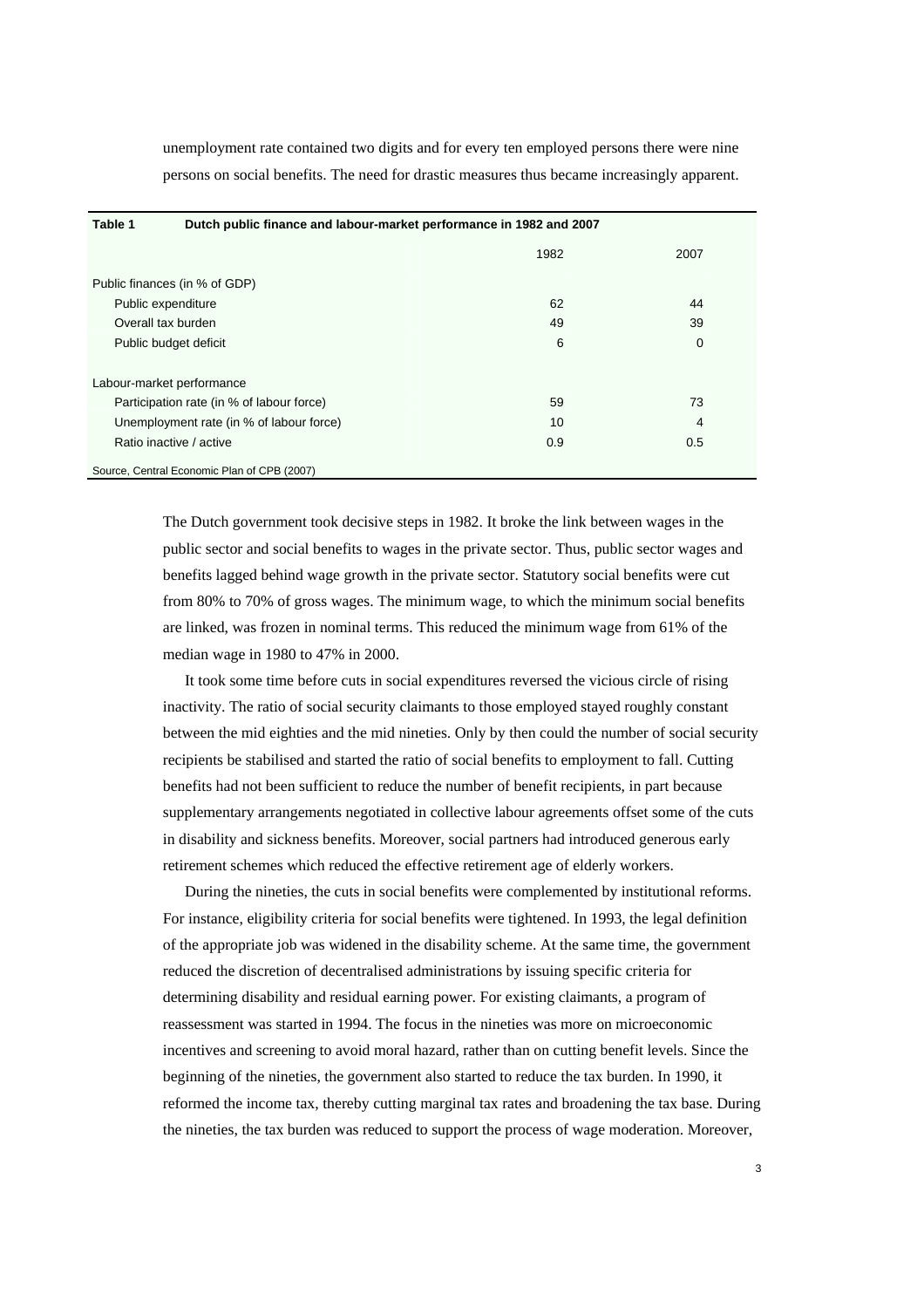by targeting tax cuts at low labour incomes, the government aimed at reducing the replacement rate at the bottom of the wage scale, thereby stimulating low-skilled employment. In the late nineties, social security was reformed even more fundamentally. Sickness insurance was privatised and competition in disability insurance was introduced to achieve efficiency gains in the implementation and administration of the insurance. Competition also meant that employers can no longer shift the costs of their behaviour unto a collective pool. During the eighties and nineties, the Netherlands experienced a considerable employment growth and a substantial decline in the unemployment rate. Most of the growth came from part-time work. Also flexible contracts through temporary work agencies rose substantially in the 1990s. Employers increasingly used flexible contracts to avoid employment protection, to screen new employees, and to meet their need for flexibility. Recent reforms have further sharpened the criteria to enter disability insurance, shortened the maximum unemployment benefit duration and reduced the incentives for early retirement.

#### **Current performance of the Netherlands**

Where did 25 years of welfare state reform bring the Netherlands? Table 1 shows that the performance of Dutch public finances and labour-market performance improved considerably in 2007. The size of the public sector became much smaller and the overall tax burden fell by about 10% of GDP. Labour-market performance improved, which is clear from the large rise in the participation rate, lower unemployment and a reduction in the ratio of inactivity.

Today, the performance of the Dutch labour market is favourable, also compared to the rest of Europe. This is shown in Table 2. We see that, compared to the average in the EU-15, the Netherlands performs well in terms of participation and unemployment. For these indicators, performance is similar to that in the United States, except for the participation of people between 55 and 64, and for the share of long-term unemployment, where the Netherlands is more European than American. Priority in the Netherlands is therefore given to raising the participation rate of elderly and improving the position of low-skilled workers on the labourmarket. The Netherlands performs relatively poor on the number of hours worked compared to both the United States and the rest of the European Union. This is especially due to the high share of part-time employment, i.e. jobs of less than 30 hours per week. For women, this share is 60% which is twice as large as in the European Union and more than three times that in the United States. Hence, there seems ample scope for raising female labour supply in the Netherlands in terms of hours worked. The bottom row of Table 2 shows occupancy in social benefit schemes as a percentage of the working age population. It includes unemployment insurance, social assistance, sickness benefits and disability insurance. We observe that the number of benefit recipients is higher than in the United States and also higher than elsewhere in Europe, especially due to high coverage in disability insurance.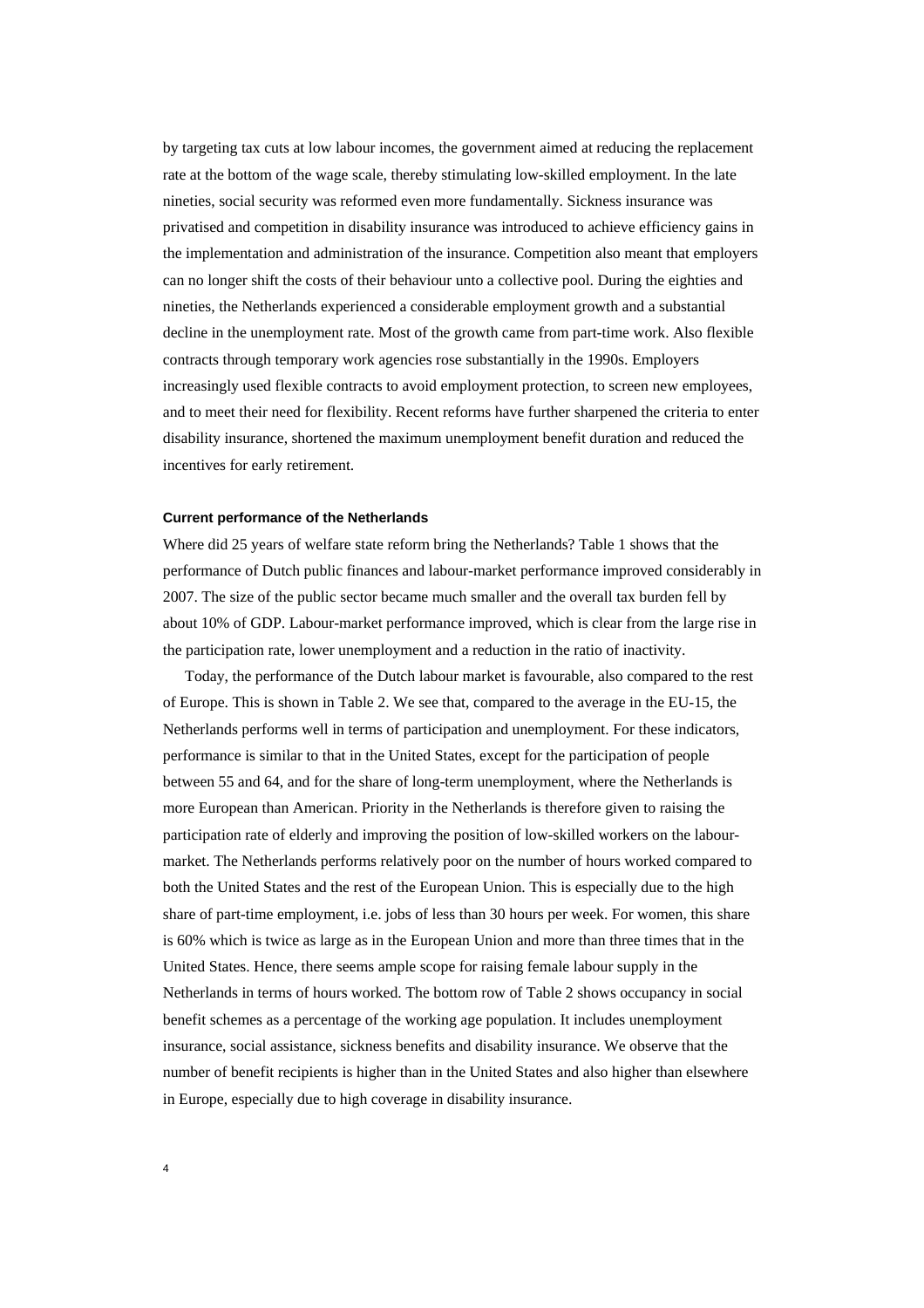| Table 2                                                                                                                        | Labour-market performance of the Netherlands compared to EU-15 and the US, figures for 2004 |                 |                |      |  |
|--------------------------------------------------------------------------------------------------------------------------------|---------------------------------------------------------------------------------------------|-----------------|----------------|------|--|
|                                                                                                                                |                                                                                             | The Netherlands | EU-15          | US.  |  |
| Employment rate in % population 15-64                                                                                          |                                                                                             | 73              | 65             | 71   |  |
| men                                                                                                                            |                                                                                             | 80              | 73             | 77   |  |
| women                                                                                                                          |                                                                                             | 66              | 57             | 65   |  |
| age 55-64                                                                                                                      |                                                                                             | 45              | 42             | 60   |  |
| lower than secondary education                                                                                                 |                                                                                             | 59              | 57             | 58   |  |
| Share of part-time employment                                                                                                  |                                                                                             | 35              | 13             | 17   |  |
| men                                                                                                                            |                                                                                             | 15              | $\overline{7}$ | 8    |  |
| women                                                                                                                          |                                                                                             | 60              | 31             | 19   |  |
| Annual hours worked per employee                                                                                               |                                                                                             | 1357            | 1578           | 1824 |  |
| Unemployment rate                                                                                                              |                                                                                             | 4.6             | 8.0            | 5.5  |  |
| share long-term unemployed                                                                                                     |                                                                                             | 33              | 42             | 13   |  |
| Benefit recipient rate <sup>a</sup>                                                                                            |                                                                                             | 16              | 14             | 11   |  |
| a classes to be active the test of our 1000 and centric solut 0 counties to the FU (curbuller Fieldard Lucenterum Hely, Occass |                                                                                             |                 |                |      |  |

 Figures for benefit recipient rate refer to 1999 and contain only 10 countries for the EU (excluding Finland, Luxembourg, Italy, Greece and Portugal). Source, OECD 2003 and OECD Employment Outlook 2005

### **The need for further reform**

While the Netherlands today performs relatively well, the discussion on future welfare state reform remains high on the policy agenda. The reason is that trends trigger a need for further reform. First, public expenditures on pensions and health care will rise in light of ageing. At the same time, globalisation makes it more difficult to finance these extra public transfers due to increasing mobility of tax bases. This renders current welfare states financially unsustainable. Moreover, it causes tensions among a growing share of elderly people relying on public transfers and a shrinking share of workers paying for it via taxes. Second, international economic integration and skill-biased technological change may deteriorate the position of low skilled workers on the Dutch labour market. This causes tensions within the working generation, namely between low skilled workers who suffer and high skilled workers who benefit from economic integration and technological change. Third, welfare state institutions seem to have poorly adapted to recent changes in socio-cultural circumstances, such as individualisation, a growing heterogeneity in life courses, a better educated work force and rising female participation rates. This undermines the social legitimacy of current welfare state institutions. Finally, the welfare state creates sustained inactivity among a number of groups, such as social benefit recipients, elderly workers, low-skilled people, and women. Like in other countries in Europe, the Dutch government now thinks about 'reinventing the welfare state'. Thereby, a key policy objective is to raise employment in both quantity and quality. The government thus aims to broaden the tax base, which is necessary to maintain the basis for social cohesion in the future.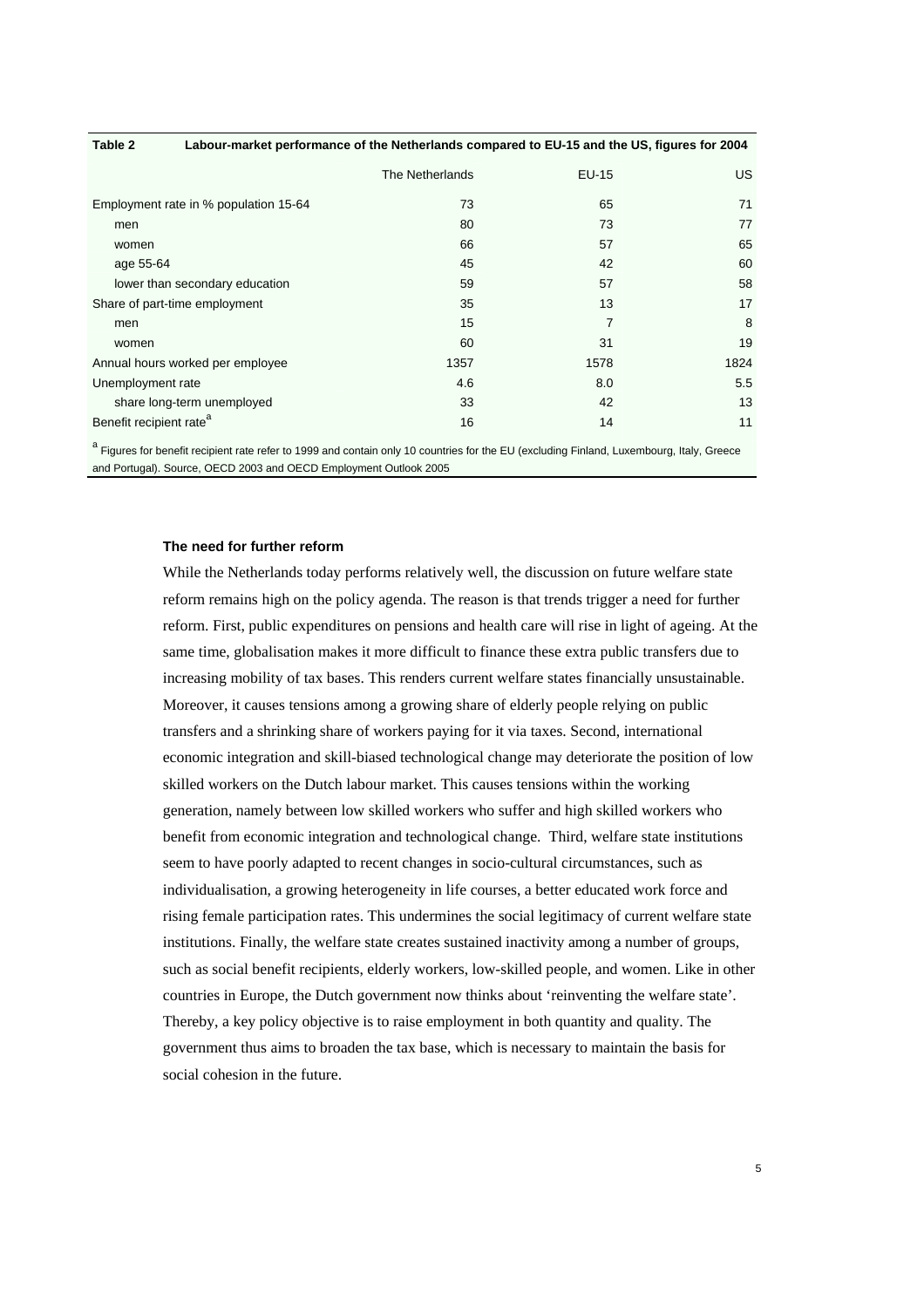## **3 Design of an efficient welfare state**

Usually, the term welfare state is used as a catchall for public institutions that are related to the income and expenditures of people over their life cycle. This includes programs for pensions, disability, survivor and unemployment insurance, medical expenditures and perhaps even education. In this paper, we structure the discussion along three functions of the welfare state, all starting with an R, namely *Redistribution*, *Risk and insurance*, and *Reallocation over the life cycle*. For each of these three R's of the welfare state, the paper demonstrates the key trade-offs and explores opportunities to improve combinations between them through efficiency enhancing reforms.

#### **R1: Redistribution between people**

People differ in their talent or abilities. The welfare state aims to reduce inequality between these people by means of redistribution. This creates, however, several labour-market distortions, such as lower labour supply, less training and higher unemployment. This trade-off between equity and efficiency applies to various institutions such as the progressive tax-benefit system, benefits in kind, indirect taxes, subsidies and wage compressing institutions. The economic literature arrives at a number of conclusions regarding the efficient design of the redistributive system (see also De Mooij, 2007).

Universal income support, such as a basic income, does not seem an optimal form of redistribution. It is expensive and raises marginal tax rates across the board, thereby causing large distortions in labour supply. Targeting support to families with low incomes would be more efficient. This creates, however, distortions at the bottom of the labour market due to the poverty trap. It reduces the gains from targeting. Designing an optimal redistributive system therefore requires careful consideration of the distortions at both the participation margin and the intensive margin of labour supply.

In-work benefits have the advantage of reducing the benefit replacement rate, without hurting the income of benefit recipients. It leads to a lower rate of involuntary unemployment, especially for the unskilled. In-work benefits can also be targeted to the low skilled, which would enhance its effectiveness to reduce involuntary unemployment. However, by phasing out benefits among middle income groups, targeted relief is particularly distortionary for the intensive margin of labour supply.

In-work tax relief can also be targeted on female workers who feature relatively large labour supply elasticities, e.g. compared to male breadwinners. Moreover, subsidies on complements of female labour, such as childcare expenditures, are typically desirable features of an optimal tax-benefit system as they mitigate distortions at the intensive margin of labour supply. Also an individualised income tax system yields better labour market incentives than a system that takes the family as the tax unit, especially for females. Individualising social benefits is less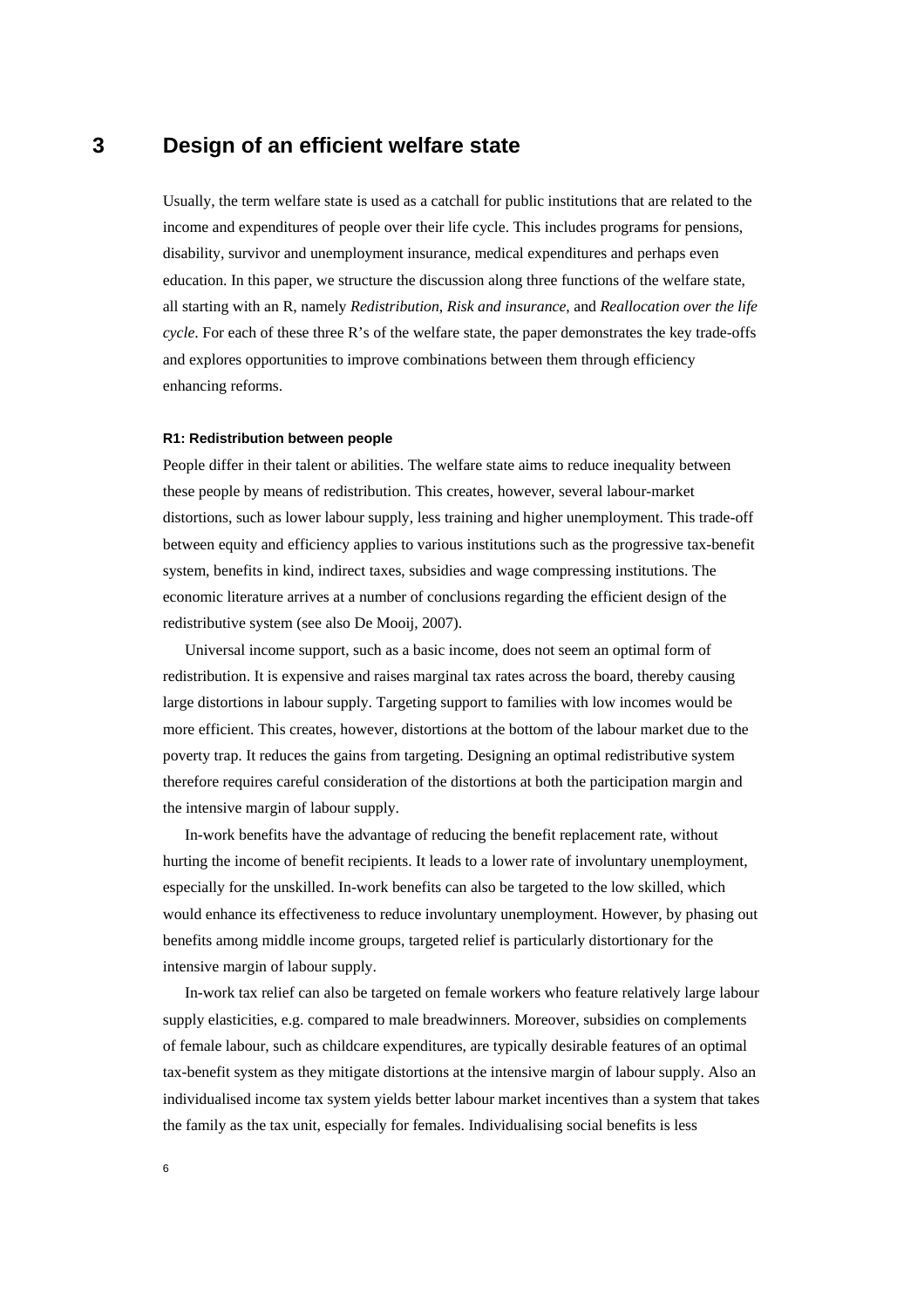attractive, however, since it will raise marginal tax rates at the participation margin of secondary earners.

Redistribution is also achieved through wage compressing institutions, e.g. due to trade union behaviour. However, this raises unemployment among the low-skilled. Lower minimum wages or less wage compression will relax this problem, but this raises inequality. Society may alternatively shift from wage compressing institutions towards fiscal redistribution or provide tax relief for employers hiring low-skilled employees.

Since reforms in the redistributive system have social costs, complementary instruments may be considered to escape the inevitable trade-offs in redistribution. For instance, modern welfare states increasingly rely on the integration of vulnerable people in the labour market by combining the carrot of positive financial incentives with the stick of punitive work mandates.

### **R2: Risk and insurance**

Risk against disability or unemployment is dealt with by social insurance. In designing a social insurance contract, society aims to minimise the adverse implications for the labour market caused by moral hazard. We find that less generous social insurance, e.g. through lower levels of unemployment and disability benefits, shorter unemployment benefit duration, or substitution towards individual saving accounts, can help reducing unemployment rates and raising labourmarket participation by combating moral hazard. It yields, however, less insurance. Hence, there is a trade-off between insurance gains and incentives to fight moral hazard. Savings may be more appropriate than insurance in the case of small risks and large moral hazard, e.g. for small unemployment spells. For larger risks, however, insurance is typically more efficient than savings.

For a given level of insurance, the key policy challenge is to minimise moral hazard. The government may use stringent job search requirements and mandatory obligations to raise the exit from social insurances. An efficient administration should engage in tight monitoring and claim assessment and invest in activation of benefit claimants. In delegating administrative tasks to decentralised units, the government should care about both the risk of selection by competing administrations, and proper incentives for administrators to fight moral hazard. Irrespective of the choice between a public monopoly and competing administrations, the exclusivity requirement should always be fulfilled.

Insurance can be supplemented by active labour-market policies in order to raise exit from the insurance. Yet, whereas harsh measures like sanctions and mandatory workfare tend to significantly increase outflows from the insurance, empirical evidence provides mixed evidence on the effectiveness of more lenient forms of active labour-market policies. Lock-in effects and reduced search activities seem to render some forms of active labour-market policies even counterproductive in raising employment in the market sector. Still, active labour-market policies may be a social imperative, rather than a way to increase employment in the open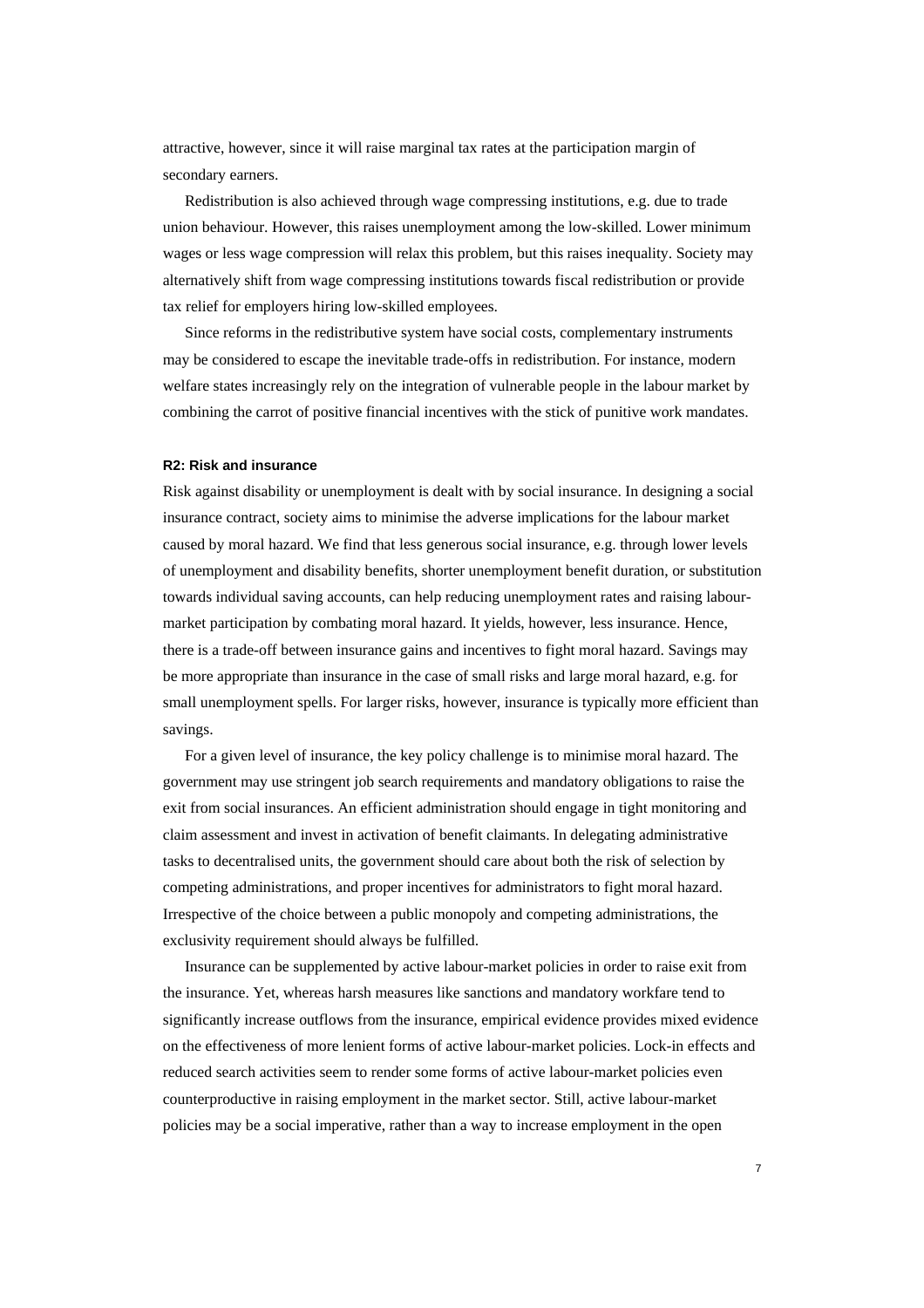market. Moreover, some types of active labour-market policy, such as job-search assistance and vouchers for the long-term unemployed, yield more positive effects.

Employment protection and firing taxes may be efficient to reduce moral hazard in inflows into unemployment insurance. Moreover, it encourages commitment and thus stimulates employment durations and investment in firm-specific human capital. However, employment protection also creates a social cost by increasing unemployment duration and hampering innovation. It hurts especially the labour market position of youngsters, women and immigrants. Financial incentives, e.g. via experience rating in unemployment insurance, tend to be more efficient than administrative procedures to reduce excessive job separations.

#### **R3: Reallocation of the life cycle**

The welfare state plays a role in consumption smoothing over the life cycle. Capital-market imperfections, impatience and distortions associated with redistribution and insurance may provide a rationale for this. European governments are indeed substantially involved in reallocating income over the life cycle: estimates suggest that between 60 and 80% of the welfare state actually concerns intrapersonal reallocation of income over the life cycle, rather than redistribution between the life-time rich and poor. An alternative for collective smoothing via the welfare state would be mandatory or subsidised individual saving schemes. While these schemes may reduce the overall tax burden compared to collective smoothing via transfers, they may bring along other distortions. Hence, the government faces a dilemma. It applies to areas of life-long learning, the combination of work and family care, and early retirement.

Life-long learning is a vital pillar for our welfare state. While investment by the government seems important in initial education, the value added of government intervention is less clear in adult learning. Some subsidies may help to alleviate training distortions imposed by progressive taxes and generous social insurance provisions. The argument for large-scale public investment in on-the-job training is weak though.

Facilities for the combination of work and care for children seems important for combining high female participation and high fertility, although it is not clear whether externalities from children are actually positive or negative. Female participation may benefit from increased labour-market flexibility and child-care facilities. Subsidies for parental leave may support fertility, but typically come at the expense of labour market participation in terms of hours worked.

A number of distortions in retirement decisions have recently been removed in the Netherlands. Indeed, the system has been reformed towards a more actuarially neutral system for early retirement. Still problematic for the participation of elderly is, however, the rigidity of the labour market. Indeed, the combination of fixed wage contracts with seniority wages, employment protection and mandatory retirement hampers the mobility of older workers and increases unemployment durations. Moving towards a more flexible labour market can increase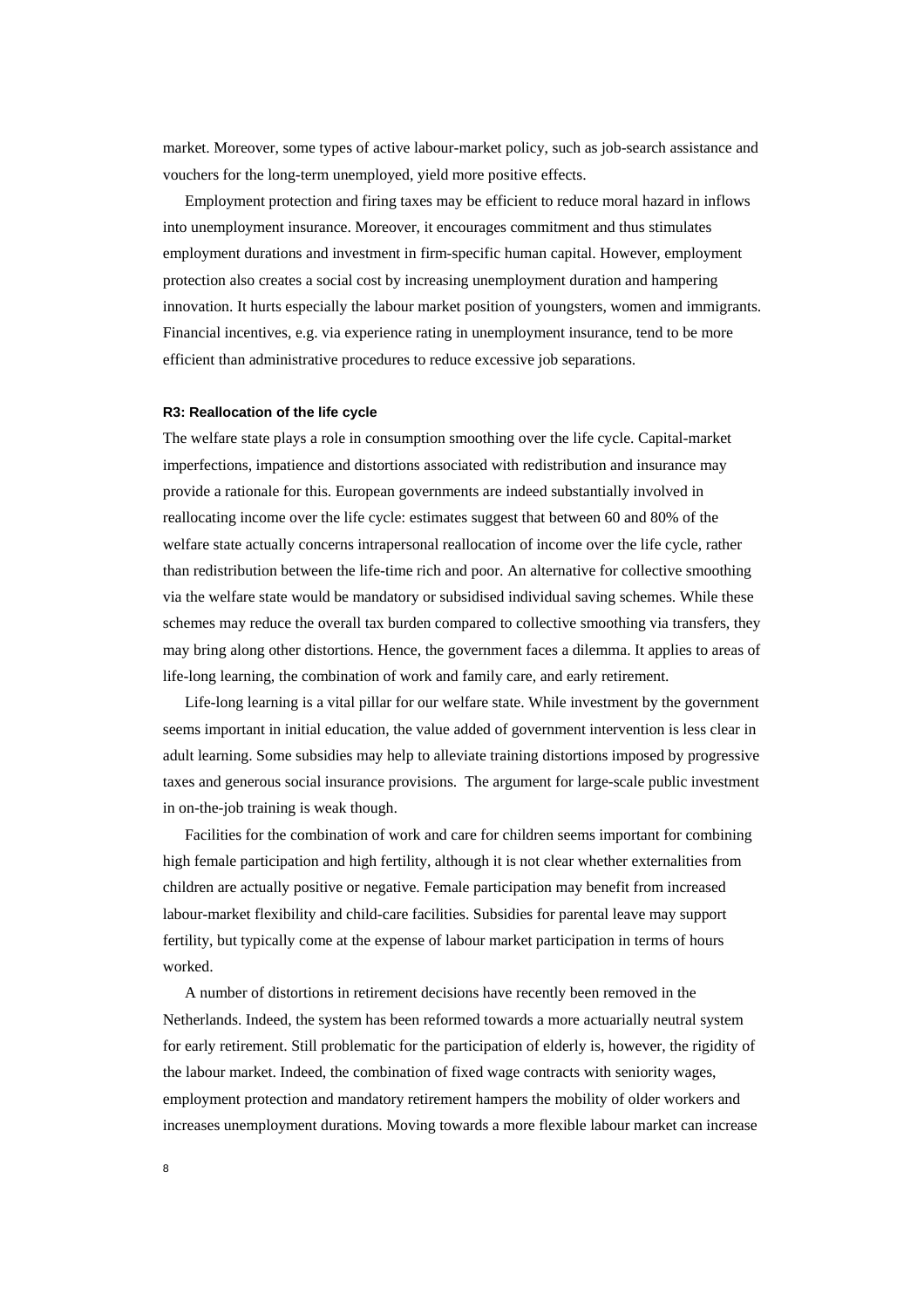employment, improve allocative efficiency and allow for more flexible retirement patterns. It calls, however, for a breakdown of the implicit contract.

### **Quantifying reform in the Netherlands**

For a selection of welfare state reforms in the Netherlands, we have used an applied general equilibrium, model to make a quantitative assessment of their impact on the labour market and the income distribution (see Graafland et al., 2001, for more details about the model). Figures 1 to 3 summarise these findings. Figure 1 presents various policies that reduce the amount of redistribution and insurance, e.g. by cutting social benefits or tax credits. In particular, we present a reduction in welfare benefits (WB), unemployment benefits (UB), disability benefits (DB), the tax credit for non-participating partners in couples (PC), and two forms of child support, across-the-board child benefits (CB) and a targeted child credit (CC). In the figure the size of each shocks is ¼ billion euro, where savings for the government budget are used to cut income tax rates by 0.1%-point. The figure shows the positive labour-market effects of less redistribution/insurance. We see that benefit reductions typically raise the incentives for labour supply by allowing for lower marginal tax rates (left panel). This is particularly effective if marginal tax rates are reduced for secondary earners, who are relatively elastic in their labour supply, or for income groups that are densely populated. If benefits are targeted to the unemployed or partially disabled, lower benefit levels also reduce the structural unemployment rate because of a fall in the replacement rate (right panel). Benefits that are not related to the labour market position of households exert very small effects on equilibrium unemployment.



Figure 1 Simulated effects of lower social benefits or credits on labour supply and unemployment<sup>a</sup>

a<br>All simulations are normalised at a budgetary effect of ¼ billion euro. The revenues are used to cut income tax rates. The simulations are: WB: reduction in welfare benefits; UB: reduction in unemployment benefits; DB: reduction in disability benefits; PC: reduction in the tax credit for non-participating partners; CB: reduction in general child benefits; CC: reduction in the targeted child credit. Effects on labour supply are in relative changes; effects on unemployment in absolute changes.

Figure 2 shows the implications of a variety of tax credits and subsidies in the Netherlands. Two credits aim to reduce the tax burden for low labour incomes (WC1 and WC2) or subsidize low-skilled employment of the employer (ETR). Two forms of active labour market policy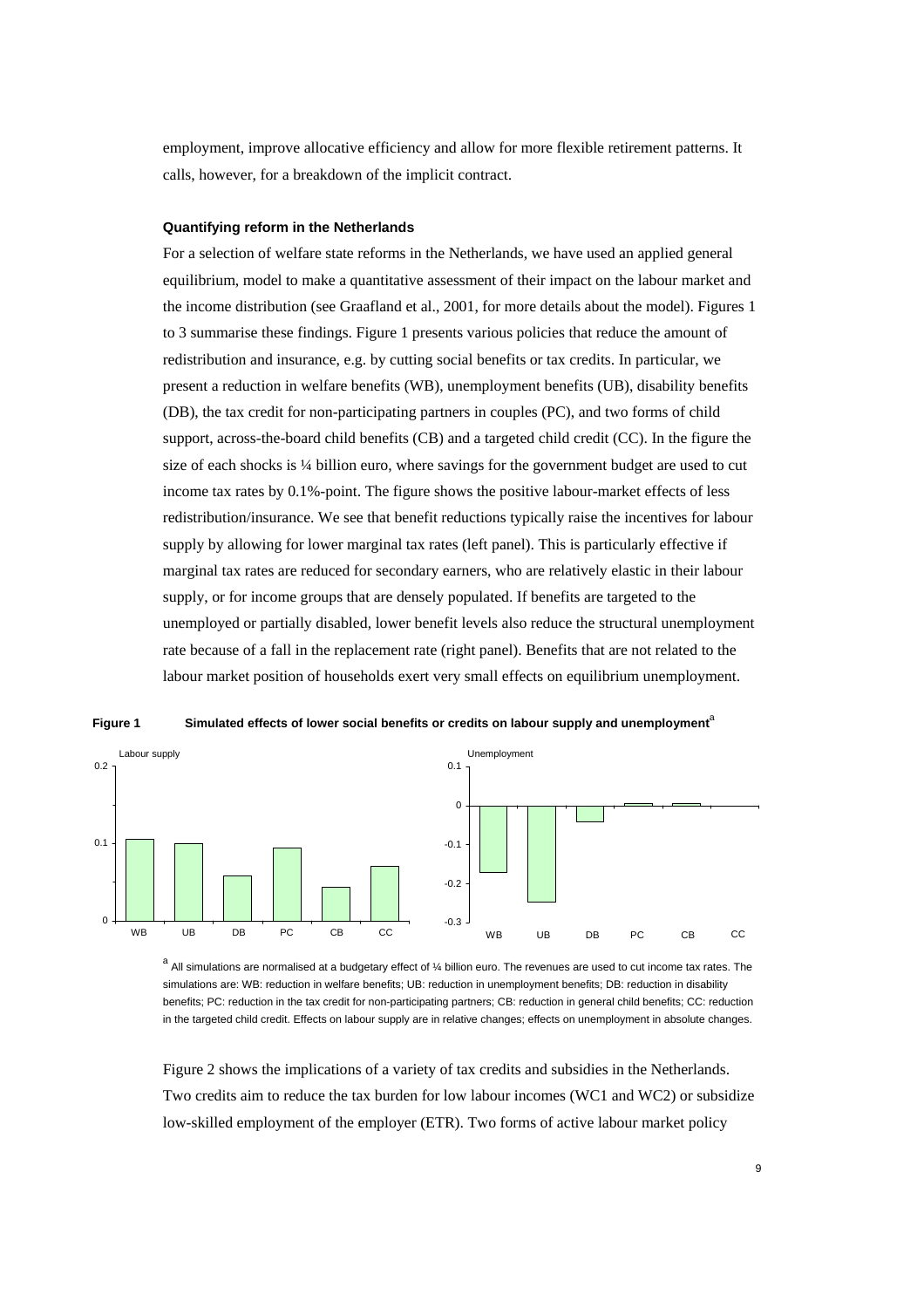involve public sector jobs (ALMP1) and subsidies for the long-term unemployed (ALMP2). The last two policies focus on reducing tax distortions for female workers: the combination tax credit for two-worker families with children (CC) and child-care subsidies (CS). The amount of credit or subsidy is ¼ billion euro, the revenue of which is raised by an increase in income tax rates by 0.1%-point. The right panel of Figure 2 shows that tax credits targeted at low incomes are effective to reduce the unemployment rate among the low skilled. By raising marginal tax rates for higher incomes, however, the left panel reveals that they reduce labour supply. Hence, there is a trade-off between policies that aim to cut low skilled unemployment and policies that foster labour supply. The effects of these targeted credits on overall employment are therefore small. Only vouchers for the long-term unemployed tend to escape this trade-off since they are not conditional on income, but well targeted on the unemployed. Hence, the deadweight loss of this instrument is relatively small. The scope for using vouchers is limited though. The left panel of Figure 2 reveals that childcare subsidies are most effective in encouraging labour supply as they mitigate tax distortions at the margin of employment by secondary earners. The scope for using this instrument is limited since the overall size of the childcare sector is less than 0.5% of GDP in the Netherlands.





a<br>All simulations are normalised at a budgetary cost of ¼ billion euro. It is financed by higher income tax rates. The simulations are: WC1: general earned income tax credit; WC2: targeted earned income tax credit; ETR: employer tax relief; ALM1: relief jobs for the low skilled in the public sector; ALM2: vouchers for the long-term unemployed; CC: combination credit for working couples with children. CS: childcare subsidies that reduce the parental price. Effects on labour supply are in relative changes; effects on low-skilled unemployment in absolute changes.

Figure 3 shows the impact of budgetary neutral shifts in the structure of the tax-benefit system. It includes three proposals for a flat tax (flat123), a basic income (NIT), and two alternative shifts from income taxes towards value added taxes (VAT12). The figure shows that policies that raise inequality, as measured by our aggregate inequality index (the Theil coefficient), come along with an increase in labour supply. This holds for one version of the flat tax and for one version of the shift from income taxes towards value added taxes. If inequality does not change by the reforms, we observe no increase in labour supply. In fact, a flat tax that leaves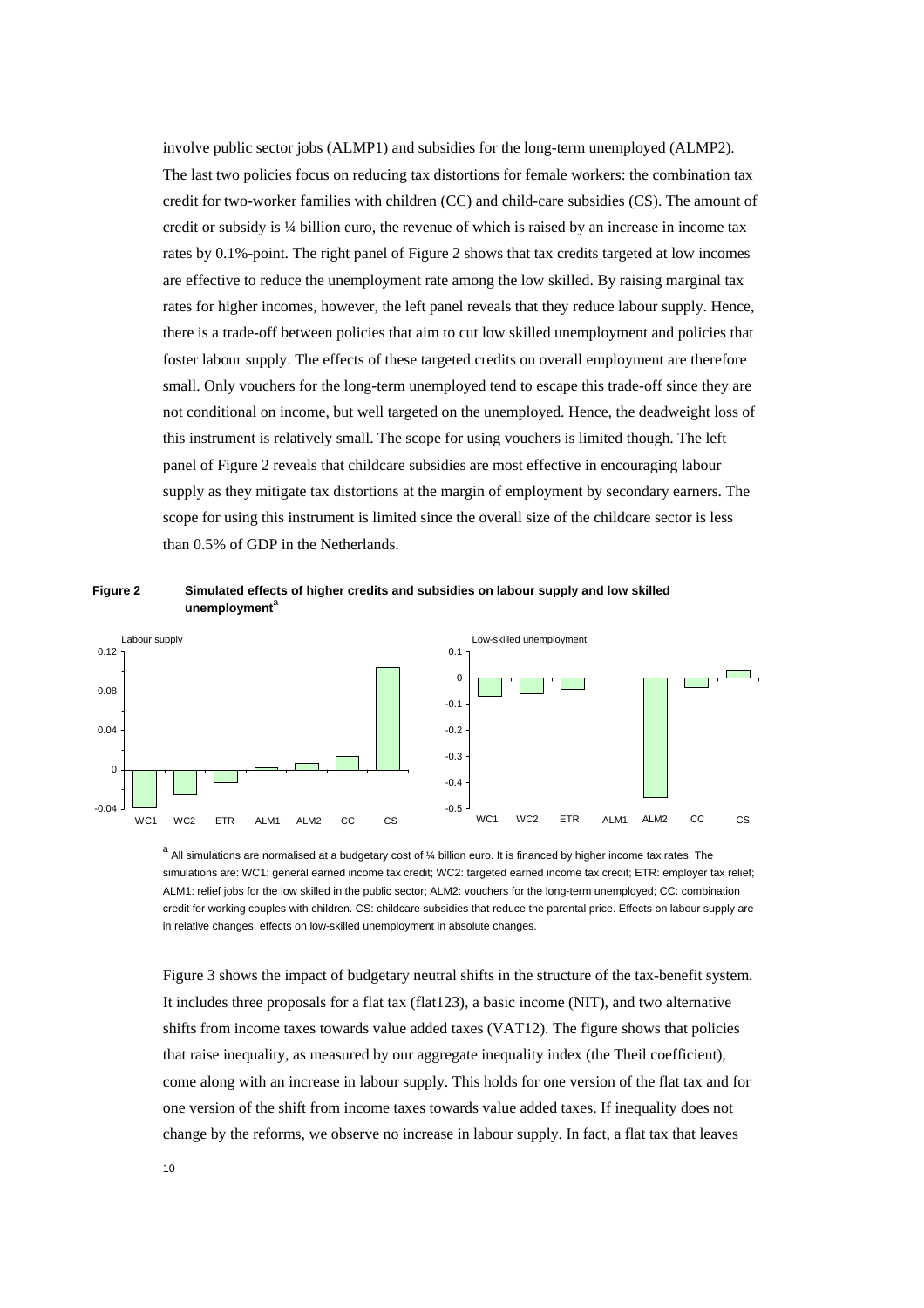overall inequality unaffected actually reduces labour supply since it raises the marginal tax on part time jobs that are occupied by elastic female workers. A basic income reduces aggregate inequality but is most distortionary in terms of labour supply. The simulations thus clearly reveal the trade-off between an equitable income distribution and labour supply incentives.



**Figure 3** Simulated effects of budgetary neutral shifts in the tax system on labour supply and inequality<sup>a</sup>

a<br>The inequality index reflects the Theil coefficient of the entire income distribution, based on individual incomes. The simulations are: Flat1: replacement of the current income tax structure by a flat tax of 37.5%; Flat2: replacement of the current income tax structure by a flat tax of 42% and an increase in the general tax credit by 1 100 euro; Flat3: replacement of the current income tax structure by a flat tax of 43,5% and an increase in the general tax credit by 1 400 euro; NIT: introduction of a negative income tax or basic income; VAT1: shift of 2.5 billion euro from income taxes towards value added taxes; VAT2: shift of 2.5 billion euro from income taxes towards value added taxes whereby the general tax credit is increased as well. Effects on labour supply and the Theil coefficient are in relative changes.

## **4 Comprehensive welfare state reform along three lines**

This section develops three directions of comprehensive welfare state reform in the Netherlands. The directions differ in two key dimensions: social preferences and division of powers. First, social preferences for redistribution, insurance and commitment are not independent. Indeed, societies that assign a high value to redistribution usually also assign a high value to insurance. We therefore merge the fundamental trade-offs regarding the three R's of the welfare state and obtain a broadly defined trade-off on a one-dimensional scale. We refer to this trade off as collective versus individual responsibility. It is illustrated by the horizontal axis in Figure 4. The left-hand side of the figure reflects a society that features strong preferences for solidarity and collective responsibilities. The right hand side reflects a society that features a strong preference for individual responsibility and incentives.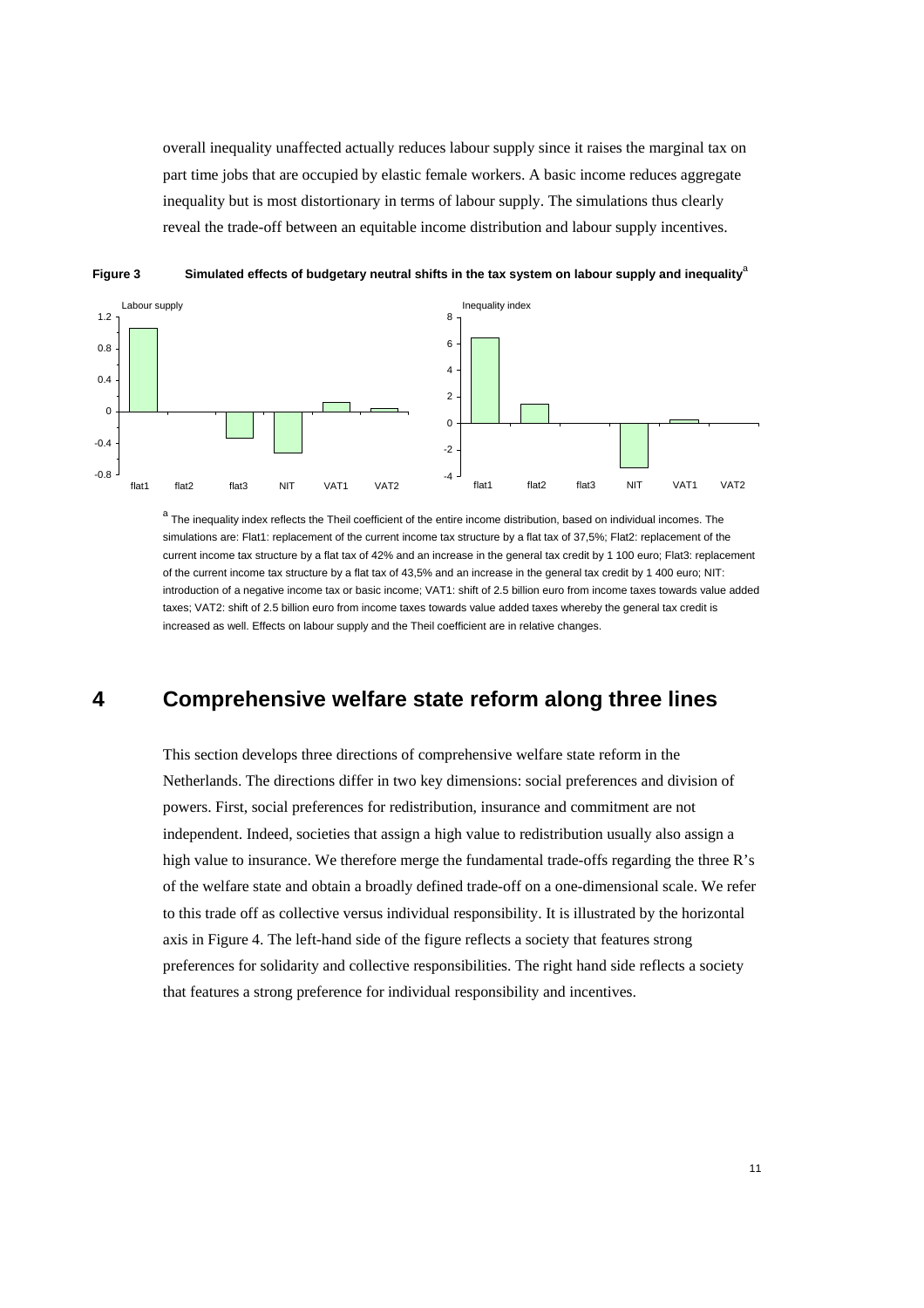#### **Figure 4 Design of the welfare state**



The second dimension is the organisation of the three functions of the welfare state. Institutions can be organised at more centralised or at more decentralised levels. The vertical axis in Figure 4 illustrates this choice between *centralisation* and *decentralisation* of responsibilities.<sup>2</sup> Decentralisation means that a number of smaller collective groups obtain discretion to organise solidarity, insurance and smoothing in decentralised groups. It can, for instance, be organised by local governments, sector trade unions, professional interest groups, or companies. This distinction does not so much refer to the *administration* of welfare state functions – which should in any case be delegated to the most efficient level of organisation, independent of preferences – but rather to the division of *powers* between centralised and decentralised units. For instance, either central or decentralised organisations can be made responsible for setting rules and regulations, contract design, premium rates and the like. On the one hand, decentralisation of powers is attractive to the extent that it can do better justice to differences in preferences and circumstances between people or clubs. Moreover, decentralised decision making may yield more efficient policies due to competition induced by either exit opportunities of group members or benchmarking (leading to yardstick competition). The bottom of Figure 4 reflects a welfare state that emphasises the decentralisation of powers. On the other hand, centralisation has potential advantages as well. It can reap scale economies in the presence of high fixed costs or information sharing gains (*e.g.* in tax collection or social insurance administration). Centralisation also reduces exit opportunities, thus avoiding adverse selection and reducing spillover effects of decentralised policies. Moreover, centralisation is desirable if people prefer nation-wide solidarity. The upper side of Figure 4 reflects welfare states characterised by a large degree of centralisation.

<sup>12</sup>   $2$  The principle of subsidiarity endorsed by the European Union suggests that decentralisation is preferable, unless centralisation has clear benefits. It is used to divide responsibilities between the member states and the union.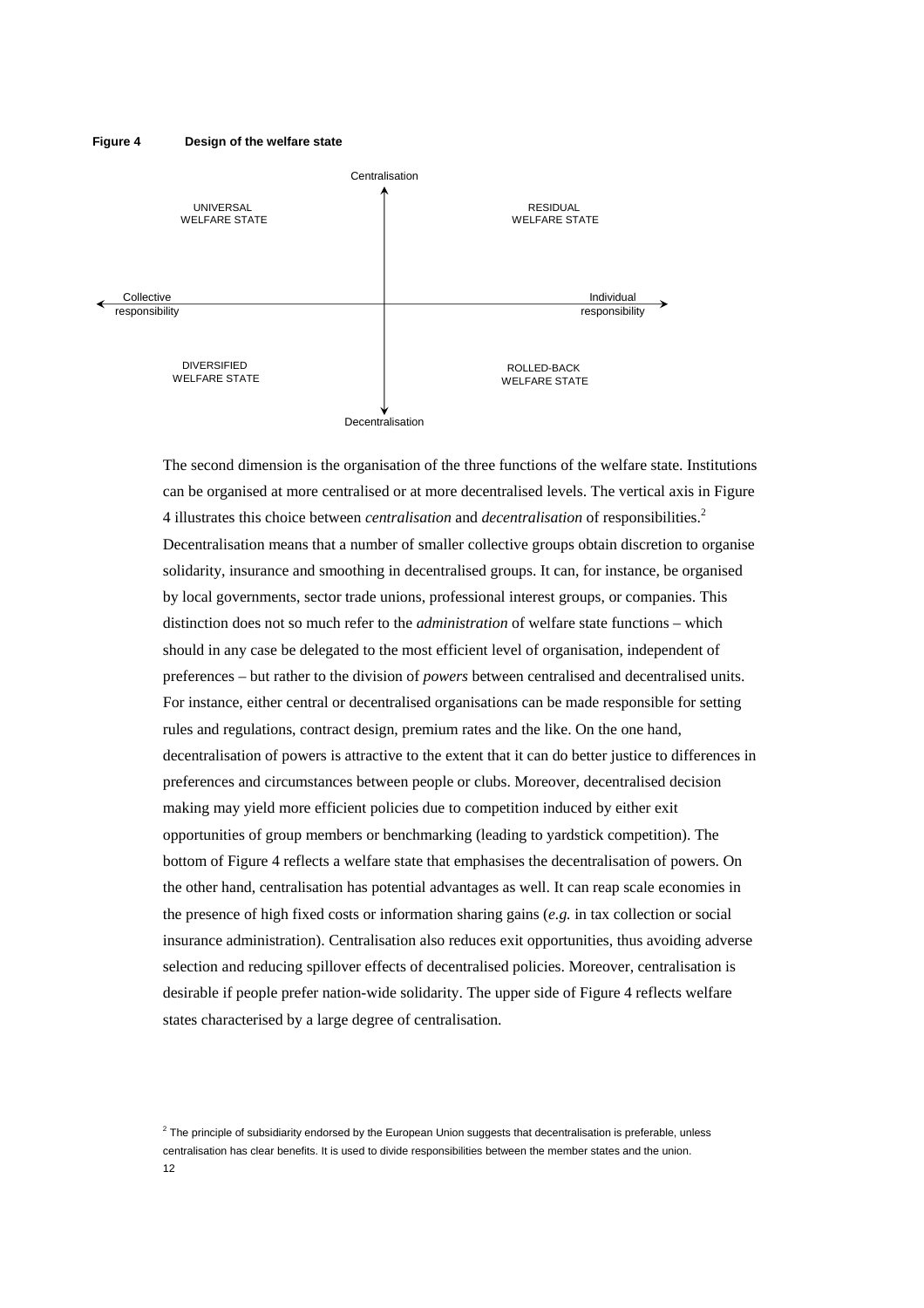By combining the two key dimensions of Figure 4, we obtain four possible models for the welfare state. As we ignore the lower right quadrant, we focus on three of them. First, the upper-left quadrant in Figure 4 reflects a welfare state that assigns a high value to collective responsibility and that organises decision making on a centralised level. It is dubbed the UNIVERSAL WELFARE STATE. Second, the lower-left quadrant represents a welfare state that assigns a high value to collective responsibility, but decision making is organised on a decentralised level, either regionally or by profession or industry. The welfare state thus allows for more differentiation among clubs and is dubbed the DIVERSIFIED WELFARE STATE. The two quadrants on the right of Figure 4 represent less generous welfare states with more focus on individual responsibility. In the RESIDUAL WELFARE STATE at the upper-right part of Figure 4, solidarity with the most vulnerable groups is organised on the state level.<sup>3</sup>

The current Dutch welfare state may best be characterised on the left hand side of Figure 4, somewhere between the UNIVERSAL WELFARE STATE and the DIVERSIFIED WELFARE STATE. Past reforms, however, also contain elements of the RESIDUAL WELFARE STATE, i.e. reforms that emphasise individual responsibility. It raises the question where the Dutch welfare state will or should be heading towards. We elaborate on this issue in more detail by exploring concrete comprehensive reform packages in Dutch institutions along the lines of each welfare state philosophy of Figure 4. It renders the discussion about alternative welfare states concrete. The packages serve as an illustration of how a certain welfare state reform affects Dutch labour market performance and the income distribution. The reform packages have been simulated with our applied general equilibrium model, the results of which are summarised in Figure 5.



**Figure 5 Simulated effects of comprehensive reform directions on labour market performance and social**  cohesion indicators<sup>a</sup>

a The inequality index reflects the Theil coefficient of working singles. Effects on labour supply and the Theil coefficient are in relative changes. Effects on replacement rate and unemployment rate are in absolute changes.

<sup>3</sup> The welfare states are reminiscent to the typologies of Esping Andersen (1990), which is based on an empirical approach. By starting from trade-offs, our approach emphasises more the different principles underlying welfare state design than outcomes.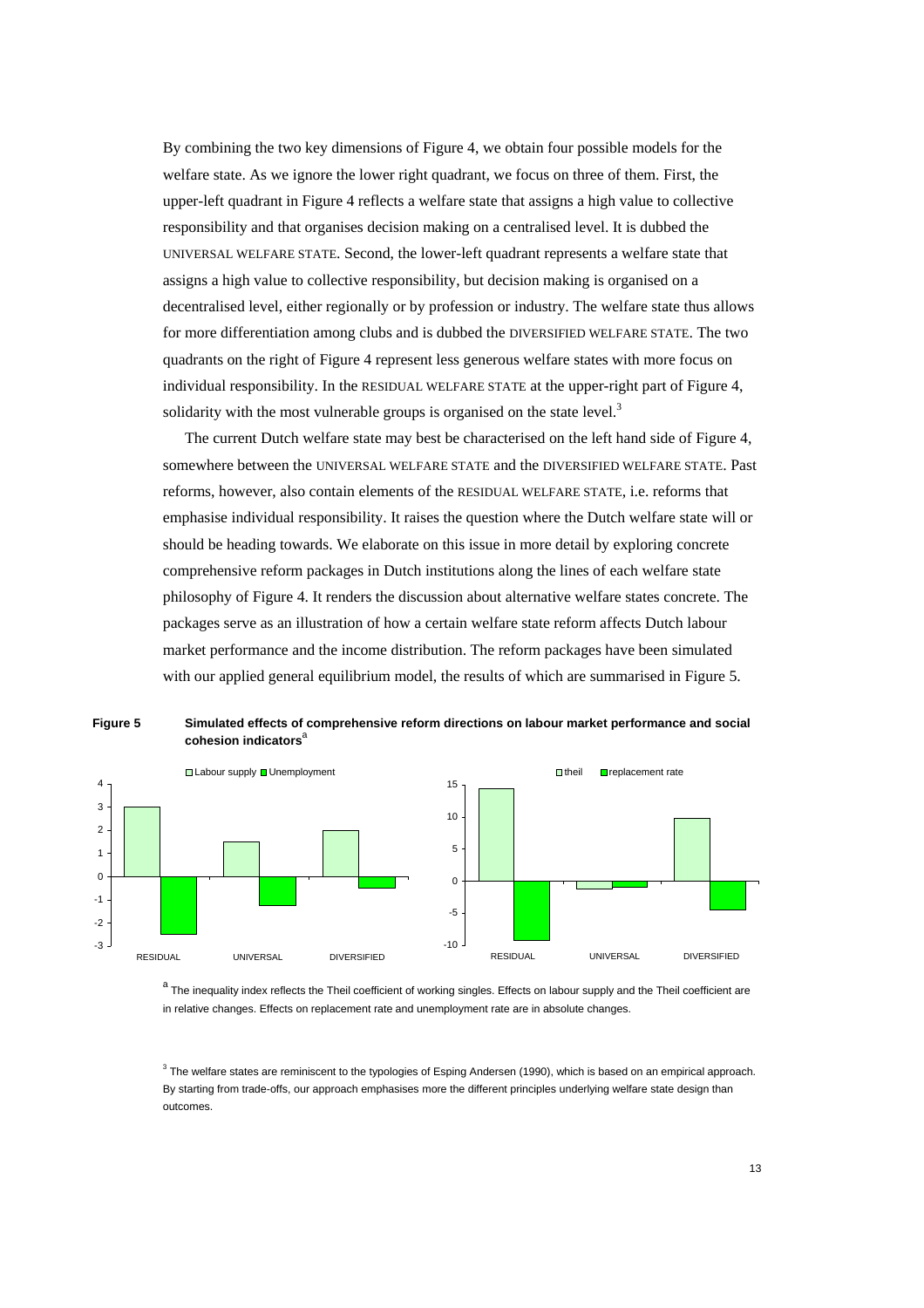### **Residual welfare state**

The RESIDUAL WELFARE STATE is characterised by a more flexible labour market and more emphasis on private responsibility. The government retreats in provisions for people with middle and high incomes. They increasingly rely on individual responsibility. Solidarity with vulnerable groups is maintained via targeted income support measures. Reforms in the RESIDUAL WELFARE STATE include lower social benefits, a lower minimum wage, the introduction of a flat tax of 27% and a replacement of employment protection by experience rating in unemployment insurance. The life cycle saving account partly replaces insurance and subsidy schemes, e.g. for unemployment risk, care, adult education and early retirement.

The RESIDUAL WELFARE STATE improves labour market performance by raising the incentives for labour supply, a better integration of entrants into the labour market, and reduced wage costs for low skilled workers. Model simulations suggest a rise in employment of 6¼%. The female participation rate increases by 9%. Low-skilled unemployment falls by 8¼%-point.

The RESIDUAL WELFARE STATE fits best in an individualised, heterogeneous society. Inequality and insecurity become more important, but a safety net is maintained for the most vulnerable groups. The RESIDUAL WELFARE STATE is relatively robust for shocks in immigration, economic integration and technological change. A potential problem is that sustained poverty occurs for a small group of low-skilled people that is unable to escape the poverty trap.

### **Universal welfare state**

The UNIVERSAL WELFARE STATE is characterised by a combination of more flexibility on the labour market and generous social provisions with a uniform character. To avoid moral hazard and high rates of inactivity, it is combined with intensive and mandatory activation and public expenditures that are complementary to labour.

Reforms in the UNIVERSAL WELFARE STATE contain a further individualisation of the tax system, public childcare support, tight eligibility criteria in social insurance, an abolishment of privileges for elderly outside the labour market and intensified activation strategies with strict monitoring backed by sanctions. The welfare state tends to become bigger, but additional expenditures are geared towards labour participation.

We find that the UNIVERSAL WELFARE STATE improves labour market performance. The female participation rate increases by 14½% while elderly participation rises as well. The low skilled are better integrated due to subsidy schemes. Simulations suggest that employment rises by 3% in the long term, especially due to higher female labour supply. The unemployment rate among the low skilled falls by 4¼%.

The UNIVERSAL WELFARE STATE fits with a relatively homogeneous society with a welleducated labour force and a high priority to emancipation of women. Solidarity and security are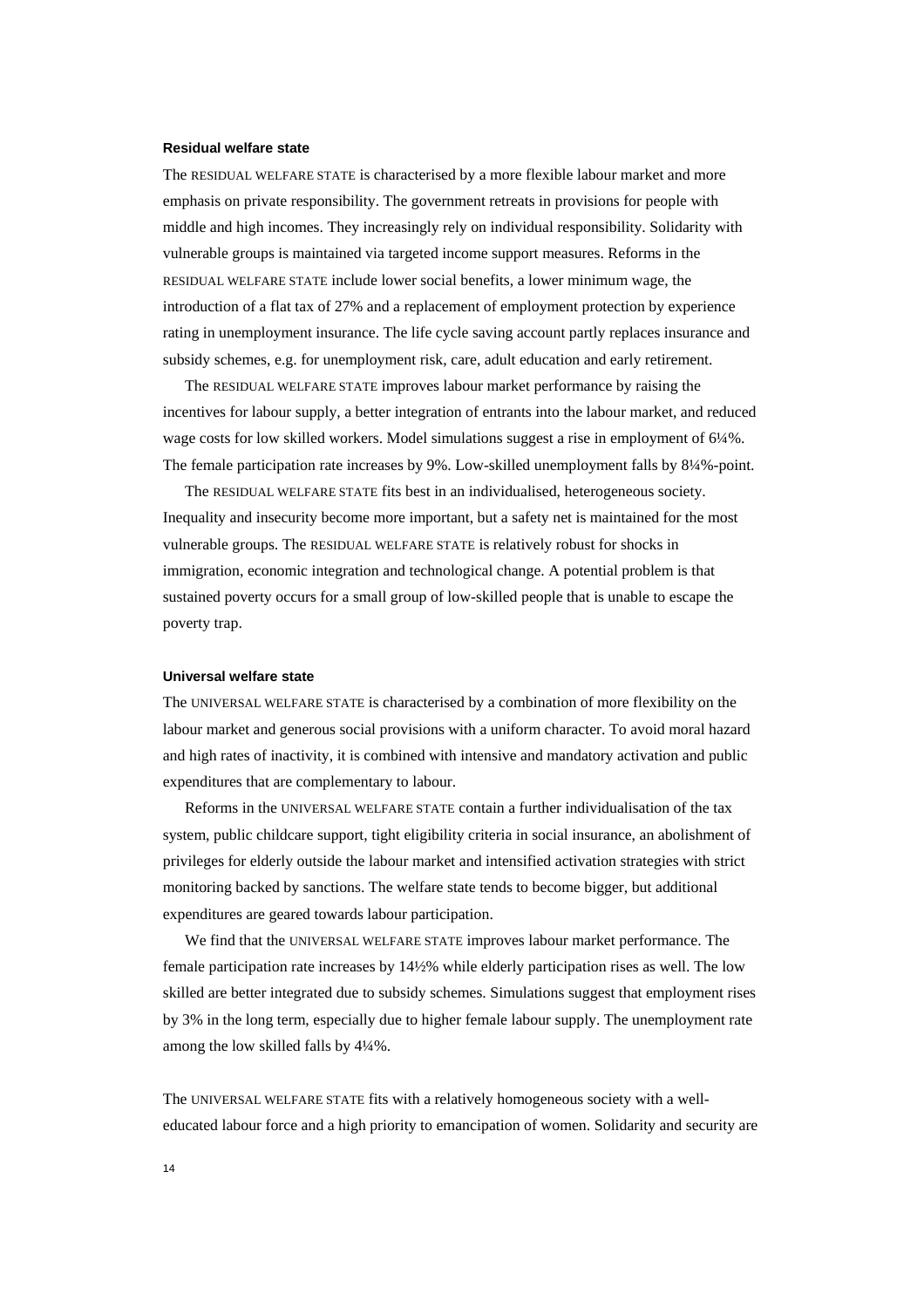maintained at a cost in terms of privacy, less choice, fewer privileges for elderly, and less commitment in labour relations. The welfare state remains vulnerable for the financial implications of ageing, however. Moreover, the UNIVERSAL WELFARE STATE is less robust for shocks in low-skilled immigration and skill-biased technical change.

### **Diversified welfare state**

The DIVERSIFIED WELFARE STATE emphasises commitment, long-term relations and decentralised solidarity in small collective groups. This substitutes for state responsibilities in social insurance and redistribution. Collective groups reap the benefits from economies of scale and provide a variety of social provisions. These differ between clubs. The government ensures a safety net and aims to integrate low-skilled workers in the labour market via subsidies.

Reforms of the DIVERSIFIED WELFARE STATE include less tax progression, selective reductions in social insurance provisions and a government role to subsidise low-skilled employment. Wage compression in communities aims to mitigate rising inequality. Exclusive responsibility for social insurances at the decentralised level provides incentives for administrations to combat moral hazard through activation. This also applies to elderly, which increases the effective retirement age. Mobility is hampered between groups to reduce exit opportunities and to maintain social provisions within communities. Employment protection remains important.

We find that the DIVERSIFIED WELFARE STATE improves labour market performance, especially due to more labour supply of men. The low skilled face better job-finding probabilities due to subsidy schemes. Simulations suggest an overall rise in employment of 2½%. The unemployment rate of the low-skilled falls by 1¾%. These effects are smaller than for other welfare states while inequality increases.

The DIVERSIFIED WELFARE STATE fits in a world in which long-term relationships and internal flexibility within collective groups provide a good basis for investment in knowledge and innovation. A problem is that limited mobility and tight employment protection hamper adjustments in the economy, e.g. to global shocks. Moreover, it hampers the integration of immigrants, females and school leavers in the labour market. The DIVERSIFIED WELFARE STATE is therefore relatively vulnerable for shocks in globalisation and immigration.

## **5 Conclusions**

We conclude that there exist several opportunities for reform in the Dutch welfare state that may help raising the quantity and quality of labour supply. Yet, there is no gain without pain. Indeed, society needs to make choices. Which reform direction is most feasible or desirable for the Netherlands depends on social preferences and future developments in our society.